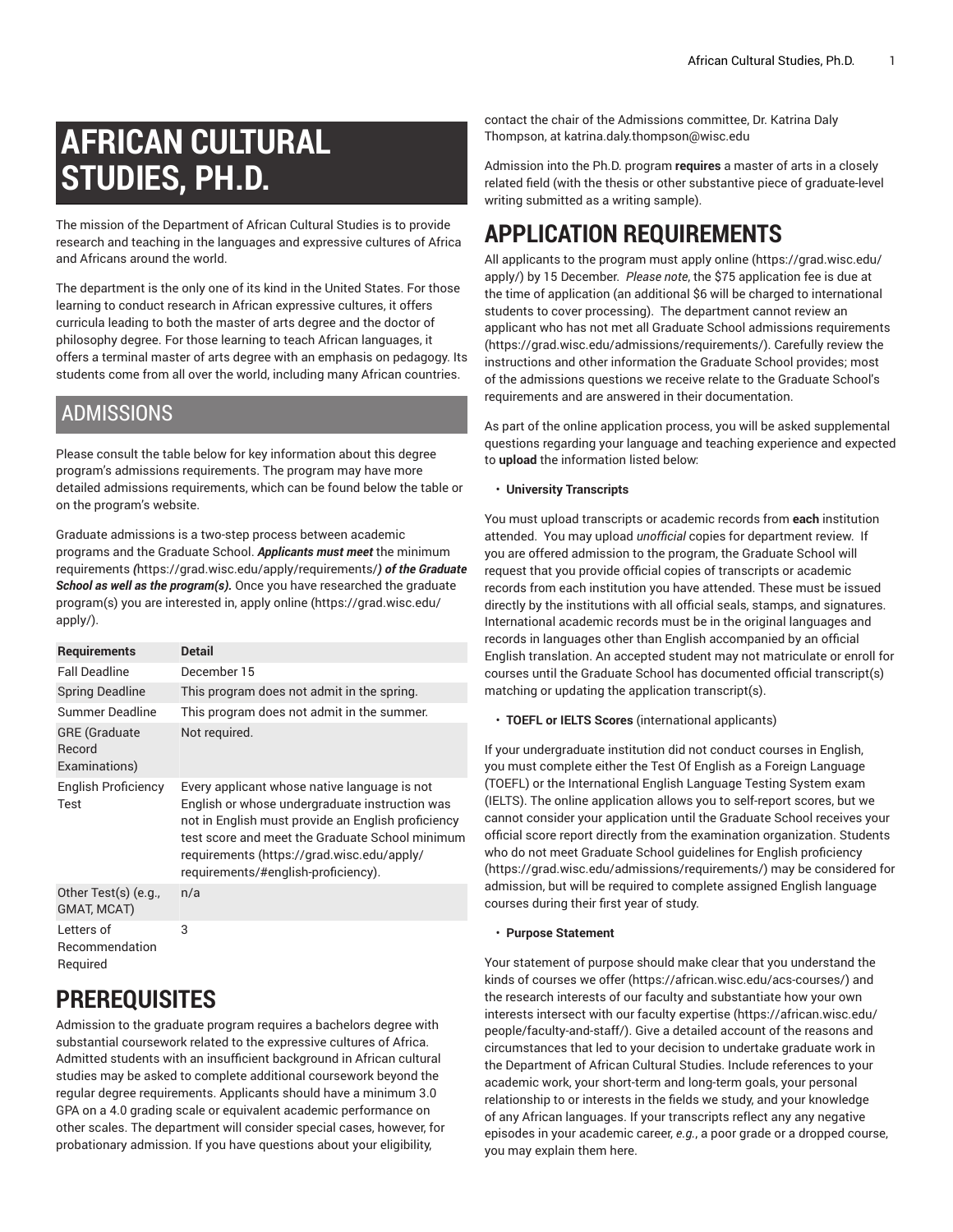The department will make secondary use of your purpose statement to assess the style and substance of your writing. We recommend a length of 500-1000 words. The scope of your discussion and the level of detail that you choose to provide will be part of our assessment.

### • **CV or Résumé**

Curriculum vitae or résumé listing language experience, awards, honors, or publications. For more information on CV or résumé writing, please consult these resources:

UW-Madison Writing Center: [CV Tips \(https://writing.wisc.edu/handbook/](https://writing.wisc.edu/handbook/assignments/cv/) [assignments/cv/](https://writing.wisc.edu/handbook/assignments/cv/))

### • **Letters of Recommendation (3)**

We require three letters of recommendation, submitted directly by the referees. You must submit your *requests* to all three of your references as part of the online application. Recommenders will receive a notice via email and will submit their letters accordingly. We do accept letters by post and email (see *Application Contacts* below). We do not accept letters sent by the candidate unless they are sealed and the seal is proofed in some form (*e.g.*, with the letter writer's signature over the seal).

Recommendation letters should discuss your overall scholarly ability. Please ask your referees to include specific examples of your academic achievements; your independent thinking, analytical and critical thinking skills; papers and presentations given in their courses; and your merits relative to other students. For international applicants, the letters should also address English proficiency. If recommenders submit their letters via the Graduate School's online application system, they will be asked to provide class rank information; if they do not submit their letters through this system, they should include this information in the letter itself.

Strong letters of recommendation will provide the department with evidence that you will succeed in the study of African languages and expressive cultures at the graduate level. While we will accept letters from faculty in any discipline, we will give greater weight to letters from faculty whose scholarship is related to the fields we study.

*All letters must be received by the 15 December deadline in order for us to consider your application.*

# **AFTER THE APPLICATION**

Following your application, the Graduate School will provide you with a link and a UW–Madison NetID and account. Use the information to track the progress of your application. Please keep in mind that materials sent by post may take some time to appear on this progress report.

## FUNDING

# **GRADUATE SCHOOL RESOURCES**

Resources to help you afford graduate study might include assistantships, fellowships, traineeships, and financial aid. [Further](https://grad.wisc.edu/funding/) [funding information](https://grad.wisc.edu/funding/) ([https://grad.wisc.edu/funding/\)](https://grad.wisc.edu/funding/) is available from the Graduate School. Be sure to check with your program for individual policies and restrictions related to funding.

# **PROGRAM RESOURCES**

The department automatically considers all applicants for support through teaching assistantships and various UW–Madison fellowships. All admitted students are guaranteed five years of funding, typically in

the form of TAships, as long as they are making satisfactory progress. Our top domestic minority students are typically nominated for, and often receive, Advanced Opportunity [Fellowships](https://grad.wisc.edu/diversity/oeid/) ([https://grad.wisc.edu/](https://grad.wisc.edu/diversity/oeid/) [diversity/oeid/\)](https://grad.wisc.edu/diversity/oeid/). All domestic students are encouraged to apply for Foreign [Language](https://flas.wisc.edu/) Area Studies [\(https://flas.wisc.edu/](https://flas.wisc.edu/)) (FLAS) fellowships. Many of our graduate students also pursue outside funding as their career progresses. Details are listed below.

## **TEACHING ASSISTANTSHIPS**

The department regularly funds teaching assistantships for both our language and literature/culture courses. Opportunities and assignments vary by semester. All continuing graduate students in good academic standing must apply by 15 December to be considered for positions for the following academic year. All new applicants are automatically considered. Teaching assistants earn tuition remission, a stipend, and benefits.

Please consult [our website](https://african.wisc.edu/graduate-programs/funding/) ([https://african.wisc.edu/graduate-programs/](https://african.wisc.edu/graduate-programs/funding/) [funding/](https://african.wisc.edu/graduate-programs/funding/)) for the most up-to-date information regarding teaching assistantships.

## **EBRAHIM HUSSEIN FELLOWSHIP**

The Ebrahim Hussein Endowment for research in African expressive cultures was established in the College of Letters & Science in 2003 thanks to the generosity of Robert M. Philipson, alumnus of the College of Letters & Science (Ph.D.1989). The college will award \$7500 each year to one or more full-time graduate students in L&S to carry out research on African expressive cultures in Africa and/or archives outside of the United States. The research must lead to a Ph.D. dissertation, an M.A. thesis, or a publishable-quality paper. Doctoral students may receive up to \$7500 each; M.A. level students may receive up to \$3,750 each.

### **Selection Criteria:**

- Excellence of research proposal
- Demonstrated commitment to researching African expressive cultures
- General academic record
- Strong recommendations from faculty
- Timing of the proposed research in relation to degree requirements

## **OTHER FUNDING RESOURCES**

The Graduate School provides additional information helpful to graduate students in need of funding.

Find information about:

Types of funding [available](https://grad.wisc.edu/studentfunding/types/) (<https://grad.wisc.edu/studentfunding/types/>)

How to search for [funding \(https://grad.wisc.edu/studentfunding/steps/\)](https://grad.wisc.edu/studentfunding/steps/)

Funding for [international](https://iss.wisc.edu/students/new-students/funding-scholarships/) students ([https://iss.wisc.edu/students/new](https://iss.wisc.edu/students/new-students/funding-scholarships/)[students/funding-scholarships/\)](https://iss.wisc.edu/students/new-students/funding-scholarships/)

General funding [resources](https://grad.wisc.edu/studentfunding/resources/) on campus [\(https://grad.wisc.edu/](https://grad.wisc.edu/studentfunding/resources/) [studentfunding/resources/\)](https://grad.wisc.edu/studentfunding/resources/)

- African Studies Graduate Student Summer [Fieldwork](http://africa.wisc.edu/?page_id=12507) Award [\(http://](http://africa.wisc.edu/?page_id=12507) [africa.wisc.edu/?page\\_id=12507\)](http://africa.wisc.edu/?page_id=12507)
- Dana-Allen [Dissertation](https://irh.wisc.edu/staff-type/dana-allen-dissertation-fellowships/) Fellowship [\(https://irh.wisc.edu/staff-type/](https://irh.wisc.edu/staff-type/dana-allen-dissertation-fellowships/) [dana-allen-dissertation-fellowships/](https://irh.wisc.edu/staff-type/dana-allen-dissertation-fellowships/))
- Foreign Language Area Studies [Fellowships](https://flas.wisc.edu/) [\(https://flas.wisc.edu/](https://flas.wisc.edu/))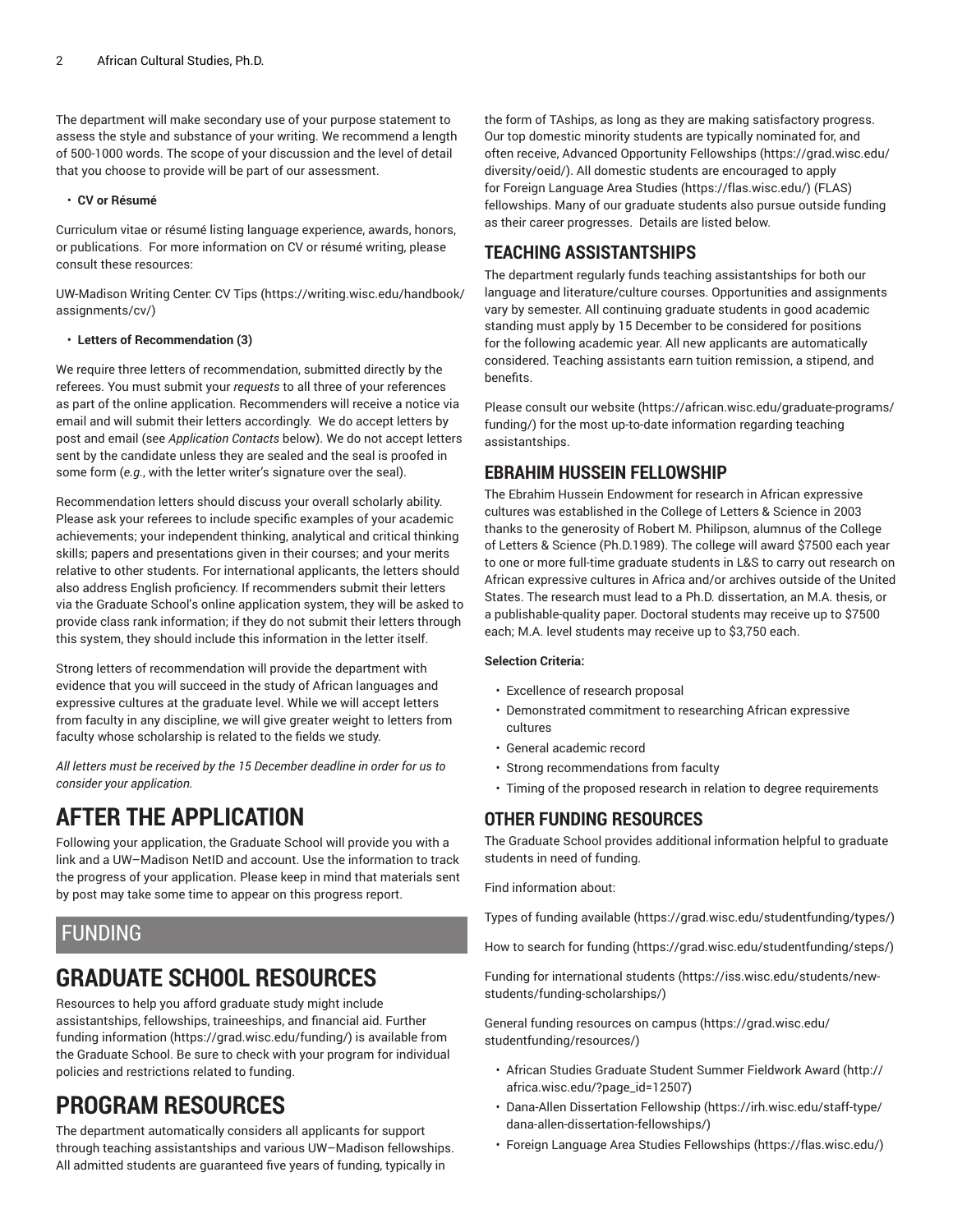- Scott [Kloeck-Jenson](http://iris.wisc.edu/funding/students/skj/) Fellowship [\(http://iris.wisc.edu/funding/](http://iris.wisc.edu/funding/students/skj/) [students/skj/\)](http://iris.wisc.edu/funding/students/skj/)
- IRIS Graduate Student Summer [Fieldwork](http://iris.wisc.edu/funding/students/summer-fieldwork-award/) Award ([http://iris.wisc.edu/](http://iris.wisc.edu/funding/students/summer-fieldwork-award/) [funding/students/summer-fieldwork-award/\)](http://iris.wisc.edu/funding/students/summer-fieldwork-award/)

[External funding options](https://grad.wisc.edu/funding/fellowships/) ([https://grad.wisc.edu/funding/fellowships/\)](https://grad.wisc.edu/funding/fellowships/) (near bottom of the page)

- American [Association](http://www.aauw.org/what-we-do/educational-funding-and-awards/) of University Women ([http://www.aauw.org/](http://www.aauw.org/what-we-do/educational-funding-and-awards/) [what-we-do/educational-funding-and-awards/](http://www.aauw.org/what-we-do/educational-funding-and-awards/))
- [American Council of Learned Societies \(http://www.acls.org/](http://www.acls.org/programs/comps/) [programs/comps/\)](http://www.acls.org/programs/comps/)
- [Gorgias](https://www.gorgiaspress.com/awards/) Press (<https://www.gorgiaspress.com/awards/>)
- Jacob K. Javits [Fellowship](https://www2.ed.gov/programs/jacobjavits/) Program [\(https://www2.ed.gov/](https://www2.ed.gov/programs/jacobjavits/) [programs/jacobjavits/](https://www2.ed.gov/programs/jacobjavits/)) (US Dept of Ed)
- Aga Kahn [International](http://www.akdn.org/our-agencies/aga-khan-foundation/international-scholarship-programme/) Education Programme [\(http://www.akdn.org/](http://www.akdn.org/our-agencies/aga-khan-foundation/international-scholarship-programme/) [our-agencies/aga-khan-foundation/international-scholarship](http://www.akdn.org/our-agencies/aga-khan-foundation/international-scholarship-programme/)[programme/\)](http://www.akdn.org/our-agencies/aga-khan-foundation/international-scholarship-programme/)
- Margaret [McNamara](http://www.mmeg.org/programs/) Education Grants [\(http://www.mmeg.org/](http://www.mmeg.org/programs/) [programs/\)](http://www.mmeg.org/programs/)
- Woodrow Wilson [Dissertation](http://woodrow.org/fellowships/womens-studies/) Fellowship in Women's Studies ([http://](http://woodrow.org/fellowships/womens-studies/) [woodrow.org/fellowships/womens-studies/](http://woodrow.org/fellowships/womens-studies/))

[Research](https://grad.wisc.edu/studentfunding/grantscomp/research/) travel awards ([https://grad.wisc.edu/studentfunding/](https://grad.wisc.edu/studentfunding/grantscomp/research/) [grantscomp/research/](https://grad.wisc.edu/studentfunding/grantscomp/research/))

- [American Council of Learned Societies \(http://www.acls.org/](http://www.acls.org/programs/comps/) [programs/comps/\)](http://www.acls.org/programs/comps/)
- [Chateaubriand](https://www.chateaubriand-fellowship.org/) Fellowship ([https://www.chateaubriand](https://www.chateaubriand-fellowship.org/)[fellowship.org/\)](https://www.chateaubriand-fellowship.org/)
- German [Academic](https://www.daad.org/en/find-funding/) Exchange Service [\(https://www.daad.org/en/find](https://www.daad.org/en/find-funding/)[funding/\)](https://www.daad.org/en/find-funding/) (DAAD)
- [Harvard](https://socfell.fas.harvard.edu/about/) Society of Fellows ([https://socfell.fas.harvard.edu/about/\)](https://socfell.fas.harvard.edu/about/)
- Royal [Historical](http://royalhistsoc.org/grants/research-expenses/research-expenses-for-overseas-students-guidelines/) Society [\(http://royalhistsoc.org/grants/research](http://royalhistsoc.org/grants/research-expenses/research-expenses-for-overseas-students-guidelines/)[expenses/research-expenses-for-overseas-students-guidelines/\)](http://royalhistsoc.org/grants/research-expenses/research-expenses-for-overseas-students-guidelines/)
	- [M](http://royalhistsoc.org/grants/marshall-centenary-fellowships/) ([http://royalhistsoc.org/grants/marshall-centenary](http://royalhistsoc.org/grants/marshall-centenary-fellowships/)[fellowships/](http://royalhistsoc.org/grants/marshall-centenary-fellowships/))arshall & Centenary [Fellowships \(http://](http://royalhistsoc.org/grants/marshall-centenary-fellowships/) [royalhistsoc.org/grants/marshall-centenary-fellowships/](http://royalhistsoc.org/grants/marshall-centenary-fellowships/))

Conference [presentation](https://grad.wisc.edu/studentfunding/grantscomp/conference/) funds [\(https://grad.wisc.edu/studentfunding/](https://grad.wisc.edu/studentfunding/grantscomp/conference/) [grantscomp/conference/](https://grad.wisc.edu/studentfunding/grantscomp/conference/))

## REQUIREMENTS

# **MINIMUM GRADUATE SCHOOL REQUIREMENTS**

Review the Graduate School minimum [academic](http://guide.wisc.edu/graduate/#policiesandrequirementstext) progress and degree [requirements](http://guide.wisc.edu/graduate/#policiesandrequirementstext) [\(http://guide.wisc.edu/graduate/](http://guide.wisc.edu/graduate/#policiesandrequirementstext) [#policiesandrequirementstext\)](http://guide.wisc.edu/graduate/#policiesandrequirementstext), in addition to the program requirements listed below.

# **MAJOR REQUIREMENTS MODE OF INSTRUCTION**

| Face to Face Evening/ | Weekend | Online | <b>Hybrid</b> | Accelerated |
|-----------------------|---------|--------|---------------|-------------|
| Yes                   | No      | No     | No            | No          |

### **Mode of Instruction Definitions**

**Accelerated:** Accelerated programs are offered at a fast pace that condenses the time to completion. Students are able to complete a program with minimal disruptions to careers and other commitments.

**Evening/Weekend:** Courses meet on the UW–Madison campus only in evenings and/or on weekends to accommodate typical business schedules. Students have the advantages of face-to-face courses with the flexibility to keep work and other life commitments.

**Face-to-Face:** Courses typically meet during weekdays on the UW-Madison Campus.

**Hybrid:** These programs combine face-to-face and online learning formats. Contact the program for more specific information.

**Online:** These programs are offered 100% online. Some programs may require an on-campus orientation or residency experience, but the courses will be facilitated in an online format.

## **CURRICULAR REQUIREMENTS**

### **Requirements Detail**

| Minimum<br>Credit<br>Requirement                 | 51 credits                                                                                                                                                                                                                                                                                                                                                                                                                                                                                                                                                                                                                                                                                                                                                   |
|--------------------------------------------------|--------------------------------------------------------------------------------------------------------------------------------------------------------------------------------------------------------------------------------------------------------------------------------------------------------------------------------------------------------------------------------------------------------------------------------------------------------------------------------------------------------------------------------------------------------------------------------------------------------------------------------------------------------------------------------------------------------------------------------------------------------------|
| Minimum<br>Residence<br>Credit<br>Requirement    | 45 credits                                                                                                                                                                                                                                                                                                                                                                                                                                                                                                                                                                                                                                                                                                                                                   |
| Minimum<br>Graduate<br>Coursework<br>Requirement | Half of degree coursework (26 credits out of 51 total<br>credits) must be completed graduate-level coursework;<br>courses with the Graduate Level Coursework attribute<br>are identified and searchable in the university's Course<br>Guide (http://my.wisc.edu/CourseGuideRedirect/<br>BrowseByTitle (http://my.wisc.edu/CourseGuideRedirect/<br>BrowseByTitle/)).                                                                                                                                                                                                                                                                                                                                                                                          |
| Overall<br><b>Graduate GPA</b><br>Requirement    | 3.00 GPA required.                                                                                                                                                                                                                                                                                                                                                                                                                                                                                                                                                                                                                                                                                                                                           |
| Other Grade                                      | Ph.D. candidates should maintain a 3.5 GPA in all<br>Requirements AFRICAN department courses and may not have any more<br>than two Incompletes on their record at any one time.                                                                                                                                                                                                                                                                                                                                                                                                                                                                                                                                                                              |
| and                                              | Assessments Doctoral students must pass a preliminary written<br>examination to become dissertators, followed by a<br>Examinations dissertation proposal oral defense. After writing the<br>dissertation, candidates must pass an oral defense of the<br>completed dissertation.<br>Doctoral students must submit a short statement (2-3<br>pages) at the end of their third semester, discussing how<br>the courses that they have taken so far, as well as those<br>that they plan to take in the future semester(s), relate to<br>their area of focus and inform their dissertation research<br>and their envisioned career path. The statement should be<br>approved by the advisor, then submitted by the advisor at<br>a faculty meeting for feedback. |
|                                                  |                                                                                                                                                                                                                                                                                                                                                                                                                                                                                                                                                                                                                                                                                                                                                              |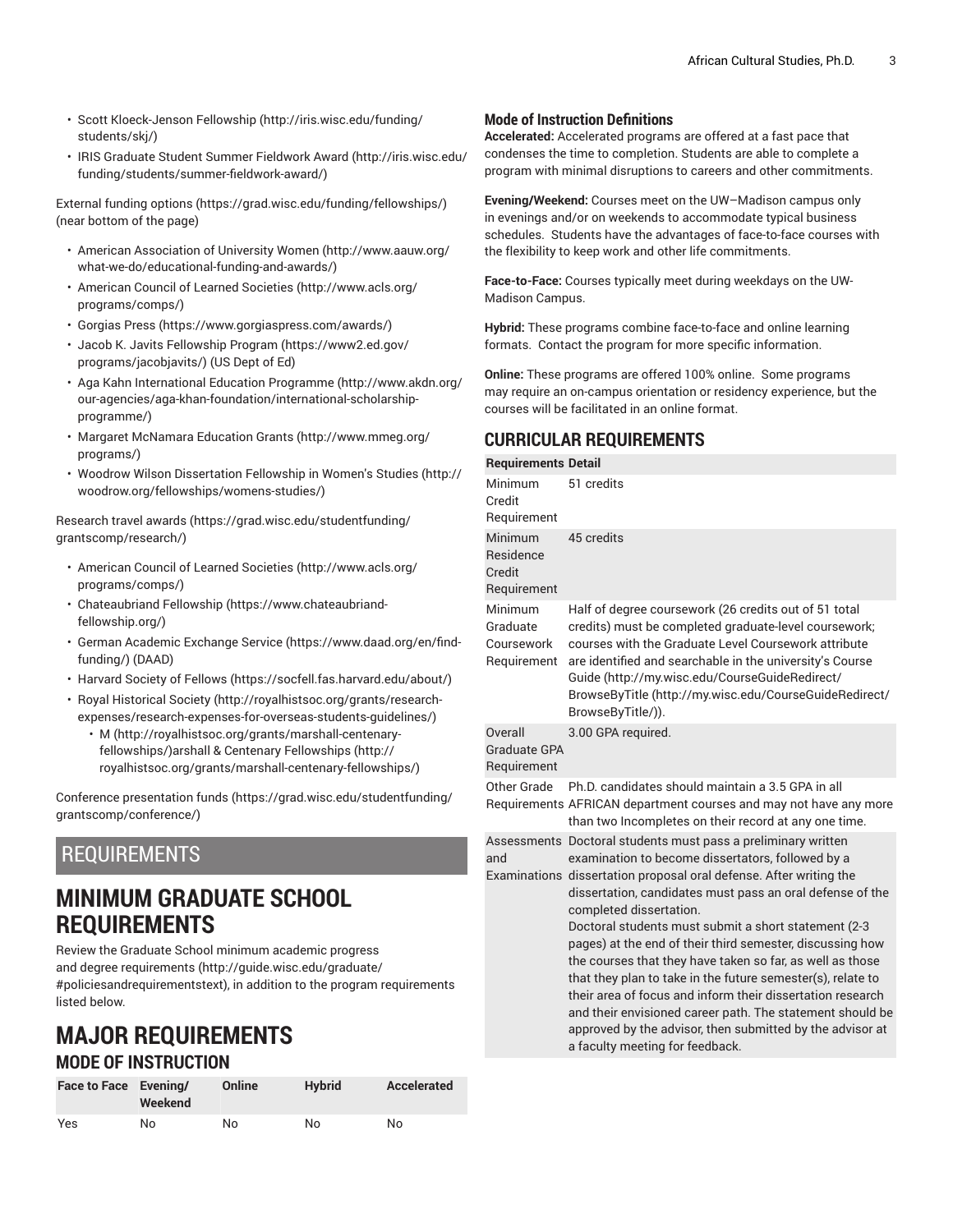#### Language Requirements language beyond second year level. Ph.D. students must complete one year of an African

Students may petition for an exemption if they have received comparable African language training or have intermediate or higher proficiency in an African language.

One additional course in a language relevant to the student's doctoral research and/or geographic area of focus, other than English. The language must be chosen in consultation with the director of graduate studies.

Doctoral Minor/ Breadth **Requirements** All doctoral students are required to complete a minor.

### **REQUIRED COURSES**

**Code Title Credits**

Ph.D. students must complete one year of an African language beyond second year level. Students may petition for an exemption if they have received comparable African language training or have intermediate or higher proficiency in an African language. One additional course in a language relevant to the student's doctoral research and/or geographic area of focus, other than English. The language must be chosen in consultation with the director of graduate studies.

Four AFRICAN department graduate-level courses: in consultation with the director of graduate studies and/ or the dissertation committee chair, each student is expected to define, no later than the third semester, an area of focus within African Cultural Studies, e.g., literature, music, film, critical applied linguistics, drama, critical theory, diaspora studies, new media. Within that area of study, students will take:

Two AFRICAN graduate seminars

Two additional courses to be chosen in consultation with the director of graduate studies and/or the dissertation committee chair

One additional course in a language relevant to the student's doctoral research and/or geographic area of focus, other than English. The language must be chosen in consultation with the director of graduate studies. Completion of a Ph.D. minor.

## POLICIES

# **GRADUATE SCHOOL POLICIES**

The Graduate School's Academic Policies and [Procedures](https://grad.wisc.edu/acadpolicy/) ([https://](https://grad.wisc.edu/acadpolicy/) [grad.wisc.edu/acadpolicy/\)](https://grad.wisc.edu/acadpolicy/) provide essential information regarding general university policies. Program authority to set degree policies beyond the minimum required by the Graduate School lies with the degree program faculty. Policies set by the academic degree program can be found below.

## **MAJOR-SPECIFIC POLICIES PRIOR COURSEWORK**

### **Graduate Work from Other Institutions**

Up to 6 credits of prior coursework may be counted toward the Ph.D. with approval.

### **UW–Madison Undergraduate**

No credits from a UW–Madison undergraduate degree are allowed to count toward the degree.

### **UW–Madison University Special**

No credits from a UW–Madison University Special student career are allowed to count toward the degree.

### **PROBATION**

A semester GPA below 3.0 will result in the student being placed on academic probation. If a semester GPA of 3.0 is not attained during the subsequent semester of full time enrollment (or 12 credits of enrollment if enrolled part-time) the student may be dismissed from the program or allowed to continue for one additional semester based on advisor appeal to the Graduate School.

## **ADVISOR / COMMITTEE**

All students are required to find a dissertation advisor by the beginning of the third semester in the program. The dissertation committee must consist of at least four members representing more than one graduate program, three of whom must be UW–Madison graduate faculty or former UW–Madison graduate faculty up to one year after resignation or retirement. At least one of the four members must be from outside of the Department and all doctoral committee members must be designated as readers.

## **CREDITS PER TERM ALLOWED**

15 credits

### **TIME CONSTRAINTS**

For students who earned an M.A. elsewhere, coursework should be completed in six semesters. By the beginning of the sixth semester, the candidate proceeds to the preliminary examination. A student who has not attempted the written preliminary exam by the beginning of the their seventh semester, or passed it by the end of the seventh semester, will leave the program with a terminal M.A. (provided they have at least thirty credits).

For students who earned an M.A. at UW–Madison, coursework should be completed in four semesters. By the beginning of the fourth semester, the candidate proceeds to the preliminary examination. A student who has not attempted the written preliminary exam by the beginning of their fifth semester, or passed it by the end of the fifth semester, will leave the program.

A candidate for a doctoral degree who fails to take the final oral examination and deposit the dissertation within five years after passing the preliminary examination may be required to take another preliminary examination and to be admitted to candidacy a second time.

### **GRIEVANCES AND APPEALS**

These resources may be helpful in addressing your concerns:

• Bias or Hate [Reporting \(https://doso.students.wisc.edu/bias-or-hate](https://doso.students.wisc.edu/bias-or-hate-reporting/)[reporting/](https://doso.students.wisc.edu/bias-or-hate-reporting/))